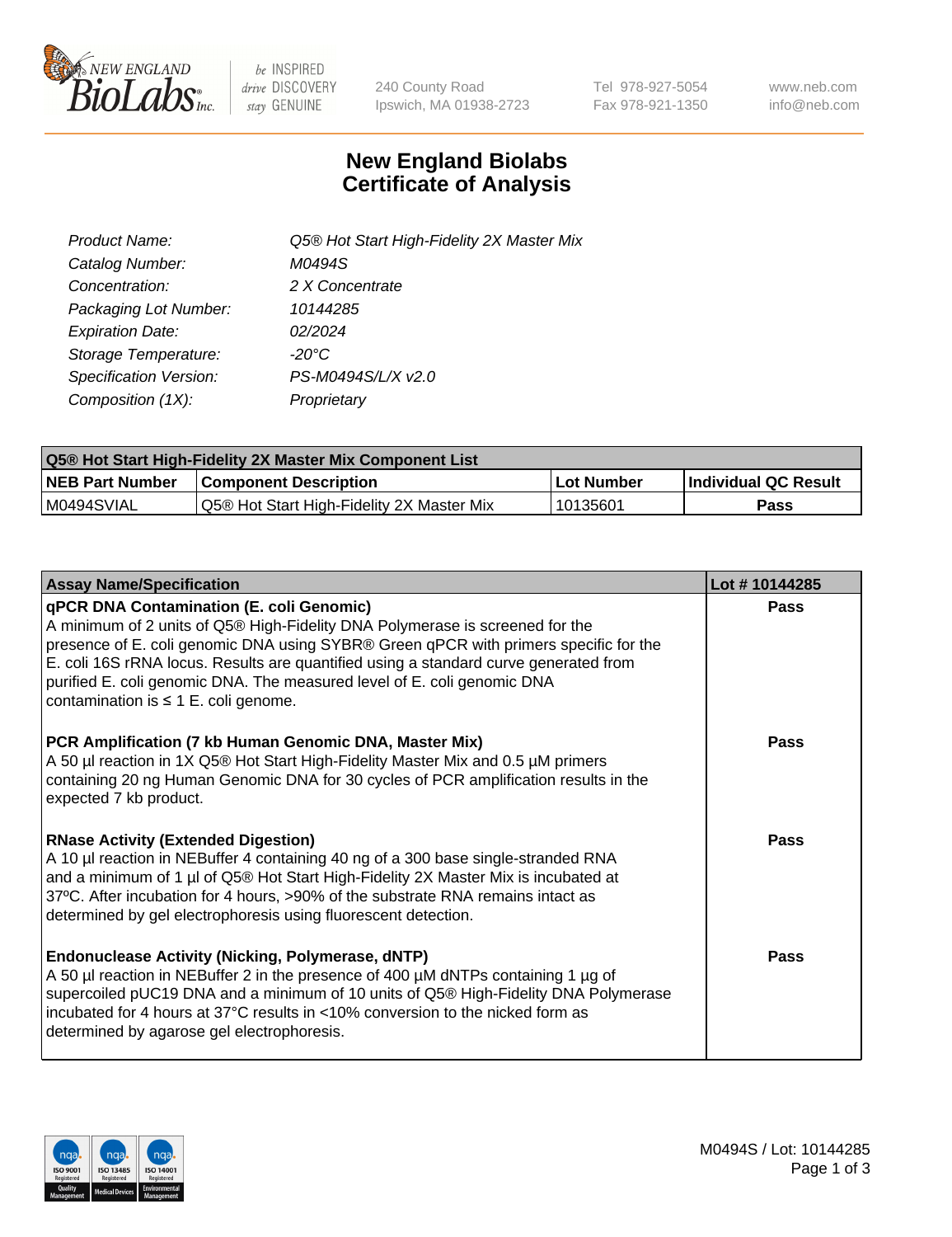

be INSPIRED drive DISCOVERY stay GENUINE

240 County Road Ipswich, MA 01938-2723 Tel 978-927-5054 Fax 978-921-1350

www.neb.com info@neb.com

| <b>Assay Name/Specification</b>                                                                                                                                                                                                                                                                                                                                                                                                | Lot #10144285 |
|--------------------------------------------------------------------------------------------------------------------------------------------------------------------------------------------------------------------------------------------------------------------------------------------------------------------------------------------------------------------------------------------------------------------------------|---------------|
| PCR Amplification (20 kb Lambda DNA, Master Mix)<br>A 50 µl reaction in 1X Q5® Hot Start High-Fidelity Master Mix and 1.0 µM primers<br>containing 10 ng Lambda DNA for 22 cycles of PCR amplification results in the<br>expected 20 kb product.                                                                                                                                                                               | <b>Pass</b>   |
| Non-Specific DNase Activity (16 hour, Buffer)<br>A 50 µl reaction in 1X Q5® Hot Start High-Fidelity Master Mix containing 1 µg of T3<br>or T7 DNA in addition to a reaction containing Lambda-HindIII DNA incubated for 16<br>hours at 37°C results in a DNA pattern free of detectable nuclease degradation as<br>determined by agarose gel electrophoresis.                                                                  | <b>Pass</b>   |
| <b>Protein Purity Assay (SDS-PAGE)</b><br>Q5® High-Fidelity DNA Polymerase is ≥ 95% pure as determined by SDS-PAGE analysis<br>using Coomassie Blue detection.                                                                                                                                                                                                                                                                 | <b>Pass</b>   |
| <b>Phosphatase Activity (pNPP)</b><br>A 200 µl reaction in 1M Diethanolamine, pH 9.8, 0.5 mM MgCl2 containing 2.5 mM<br>p-Nitrophenyl Phosphate (pNPP) and a minimum of 100 units of Q5® High-Fidelity DNA<br>Polymerase incubated for 4 hours at 37°C yields <0.0001 unit of alkaline phosphatase<br>activity as determined by spectrophotometric analysis.                                                                   | <b>Pass</b>   |
| PCR Amplification (Hot Start, Human Genomic DNA, Master Mix)<br>A 25 µl reaction in 1X Q5® Hot Start High-Fidelity Master Mix and 0.5 µM primers<br>containing 50 ng Human Genomic DNA for 25 cycles of PCR amplification results in the<br>expected 665 bp product and a decrease in non-specific genomic bands after<br>pre-incubation at room temperature for 1 hour, when compared to a non-hot start<br>control reaction. | Pass          |

This product has been tested and shown to be in compliance with all specifications.

One or more products referenced in this document may be covered by a 3rd-party trademark. Please visit <www.neb.com/trademarks>for additional information.